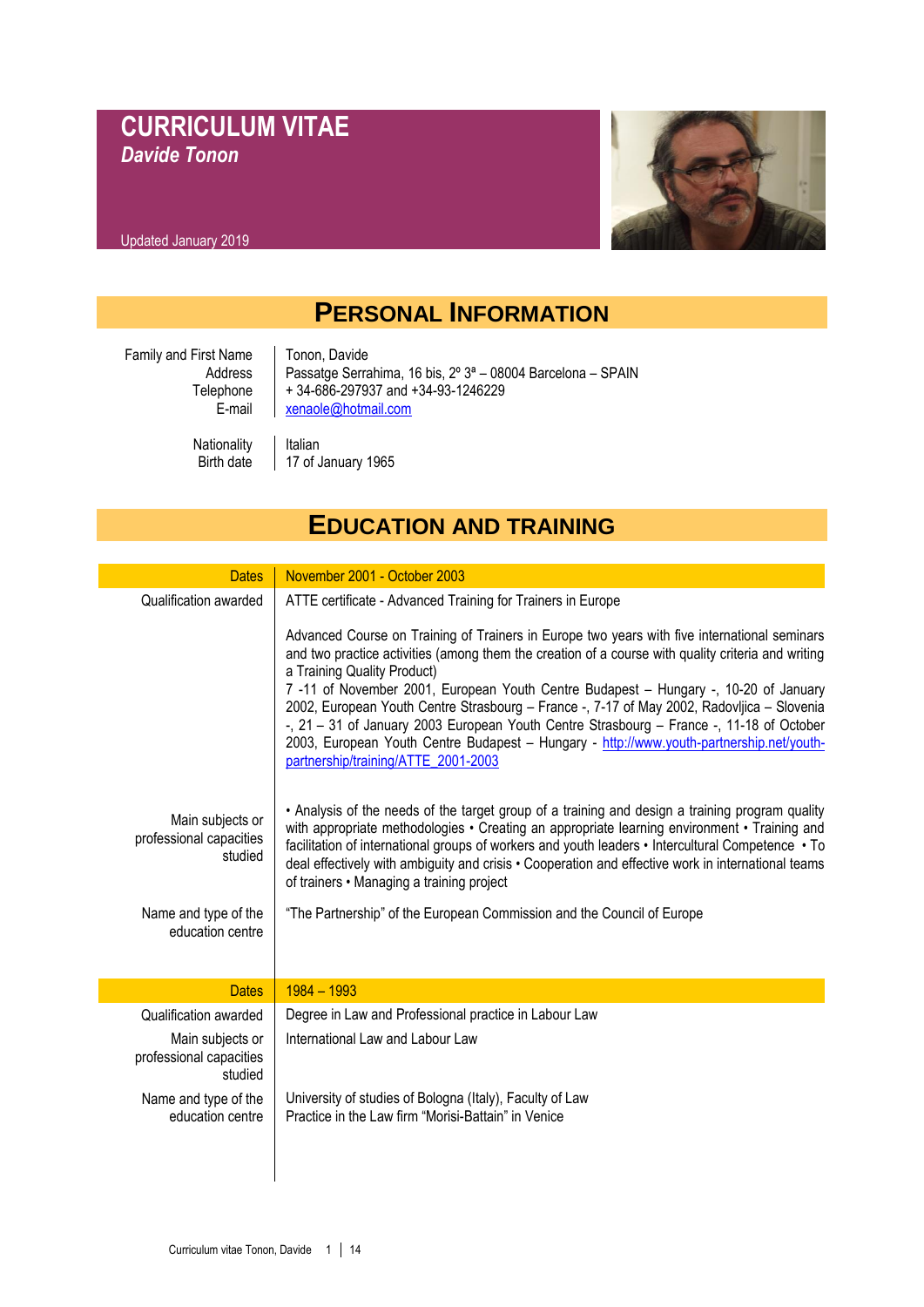# **PROFESSIONAL EXPERIENCE**

| <b>Dates</b>                                                                | Since July 2000 till now                                                                                                                                                                                                                                                                                                                                                                                                                                                                                                                                                                                                                                                                                                                                                                                                                                                                                                    |
|-----------------------------------------------------------------------------|-----------------------------------------------------------------------------------------------------------------------------------------------------------------------------------------------------------------------------------------------------------------------------------------------------------------------------------------------------------------------------------------------------------------------------------------------------------------------------------------------------------------------------------------------------------------------------------------------------------------------------------------------------------------------------------------------------------------------------------------------------------------------------------------------------------------------------------------------------------------------------------------------------------------------------|
| Profession or position held                                                 | Founder and coordinator of the association Nexes, in Barcelona (Spain)                                                                                                                                                                                                                                                                                                                                                                                                                                                                                                                                                                                                                                                                                                                                                                                                                                                      |
| Functions and main<br>responsibilities                                      | - Founding and initial organization of the NGO<br>- Coordination of activities and work team<br>- Drafting and implementing cultural and youth cooperation projects<br>- Planning of training activities and organization of courses, seminars, assessments, workshops for<br>the entity and other associates<br>- Relationship with over 100 international partners in various European programmes (Youth,<br>Leonardo da Vinci, Socrates, Erasmus+, etc)<br>- Communication and social networks of the NGO                                                                                                                                                                                                                                                                                                                                                                                                                |
| Name and address of the<br>enterprise or employer<br>Type of role or sector | Nexes<br>C/ Radas 27 baixos, E-08004 BARCELONA, Spain<br>Coordinator of the organisation and of the training sector                                                                                                                                                                                                                                                                                                                                                                                                                                                                                                                                                                                                                                                                                                                                                                                                         |
| <b>Dates</b>                                                                | Since December 1997 till now                                                                                                                                                                                                                                                                                                                                                                                                                                                                                                                                                                                                                                                                                                                                                                                                                                                                                                |
| Profession or position held                                                 | Coordinator, Project manager, trainer, facilitator and evaluador                                                                                                                                                                                                                                                                                                                                                                                                                                                                                                                                                                                                                                                                                                                                                                                                                                                            |
| Functions and main<br>responsibilities                                      | Coordinator and project manager, short courses and long lasting, seminars, assessments and<br>lectures nationally and internationally<br>Trainer, facilitator, evaluator on projects, courses, seminars, conferences and evaluations. Mentor<br>of participants in long-term courses.                                                                                                                                                                                                                                                                                                                                                                                                                                                                                                                                                                                                                                       |
|                                                                             | Topics of projects, courses, seminars: Youth Programme and Youth in Action of the European<br>Commission, European Voluntary Service, youth exchanges, youth initiatives, other youth mobility<br>programs of the European Union (Leonardo da Vinci, Socrates, etc), training of trainers, project<br>management, networking and cooperation, citizenship education, active participation, human rights,<br>global education, environmental education, dialogue and intercultural learning, youth information,<br>management and conflict transformation, social inclusion, cooperation youth, community<br>development, Euro-Mediterranean cooperation, Eastern Europe and Caucasus, South Eastern<br>Europe, Latina America.                                                                                                                                                                                              |
|                                                                             | (see description in Annex of the various activities and projects)                                                                                                                                                                                                                                                                                                                                                                                                                                                                                                                                                                                                                                                                                                                                                                                                                                                           |
|                                                                             | Activities implemented for Public Institutions, local and international NGOs.                                                                                                                                                                                                                                                                                                                                                                                                                                                                                                                                                                                                                                                                                                                                                                                                                                               |
| Name and address of the<br>enterprise or employer                           | - European Commission, DG EuropeAid Co-operation, Rue Joseph II, 54, B-1049<br><b>Bruxelles</b><br>- SALTO-YOUTH EuroMed Resource Centre, 95 Avenue de France - 75650 Paris<br>- INJUVE, Ortega y Gasset 71, E - 28006 Madrid<br>- SEPIE, General Oraa, 55 - 28006 Madrid<br>- Direcció General de Joventut Generalitat de Catalunya, C/Calabria 147, 08015 Barcelona<br>- France Volontaires, 6, rue Truillot - 94203 Ivry sur Seine<br>- Association of Non-Formal Education for Youth (Lithuania), Vilnius<br>- ANCE Hellas, 39, Vatatzi str., GR - 11472 Athens<br>- Akzente Salzburg, Glockengasse 4c, A - 5020 Salzburg<br>- ARCES, Gaetano Daita 11 - I - 90139 Palermo<br>National Agencies of Youth, Youth in Action and Erasmus+ Programme in Italy, France, Spain,<br>Portugal, Greece, Hungary, Denmark, Sweden, Finland, Slovenia, Poland, Malta, Bulgaria, Croatia,<br>EuroMed National Coordinator in Jordan |
| Type of role or sector                                                      | Free-lance trainer, evaluator, consultant                                                                                                                                                                                                                                                                                                                                                                                                                                                                                                                                                                                                                                                                                                                                                                                                                                                                                   |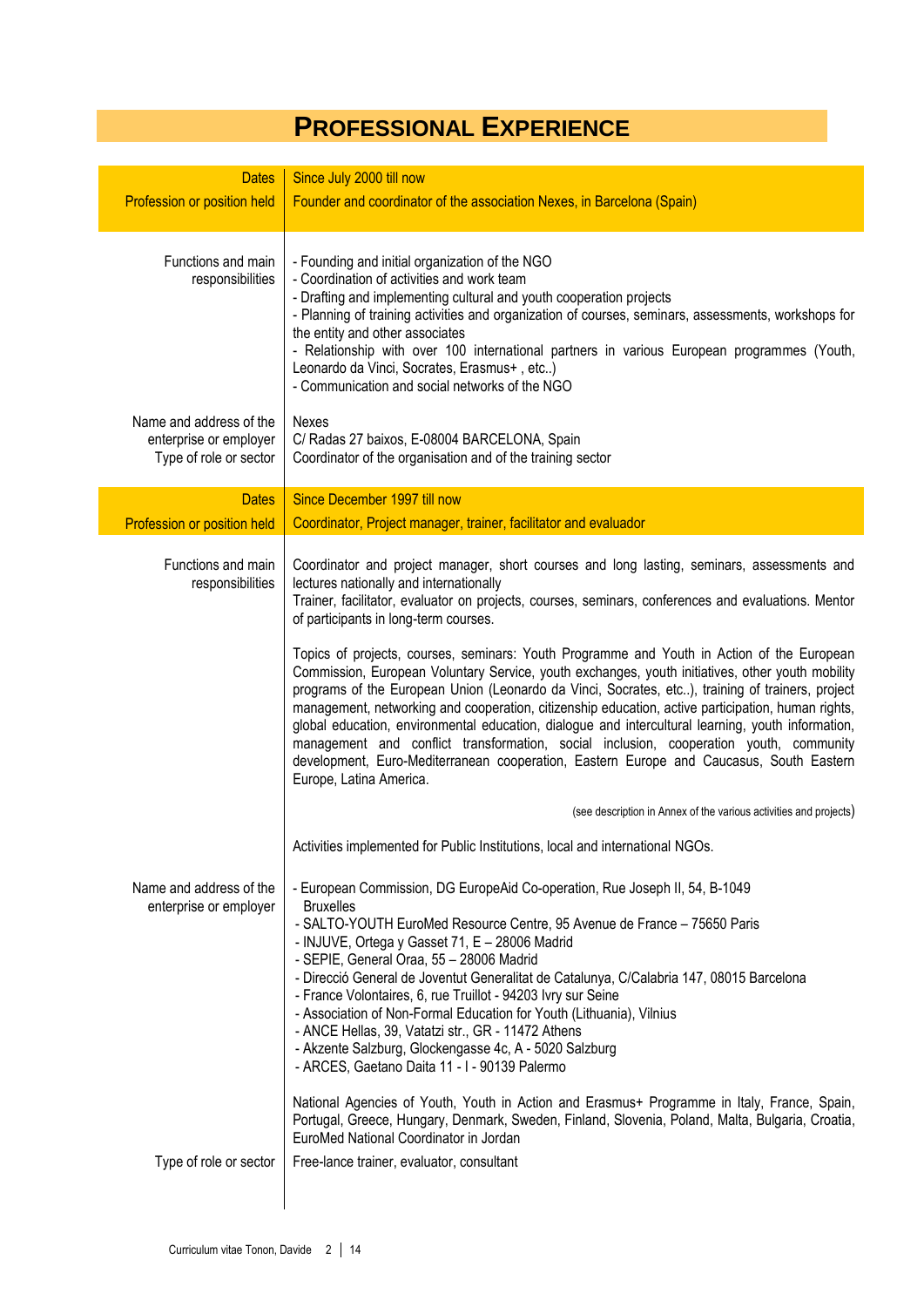| <b>Dates</b>                                      | December $1994 -$ June $2000$                                                                                                                                                                                                                                                                                                      |
|---------------------------------------------------|------------------------------------------------------------------------------------------------------------------------------------------------------------------------------------------------------------------------------------------------------------------------------------------------------------------------------------|
| Profession or position held                       | Founder and coordinator of the association Xena, in Padova (Italy)                                                                                                                                                                                                                                                                 |
| Functions and main<br>responsibilities            | - Foundation and organisational Management of the NGO<br>- Coordination of the activities and of the team work<br>- Design of projects (courses, seminars, etc) and training activities<br>- Relationship with more than 100 international partners in different European programmes (Youth,<br>Leonardo da Vinci, Socrates, etc.) |
| Name and address of the<br>enterprise or employer | Xena<br>Via Citolo da Perugia 35, 1 - 35138 PADOVA, Italy                                                                                                                                                                                                                                                                          |
| Type of role or sector                            | Coordinator of the organisation, supervisor and collaborator                                                                                                                                                                                                                                                                       |

Γ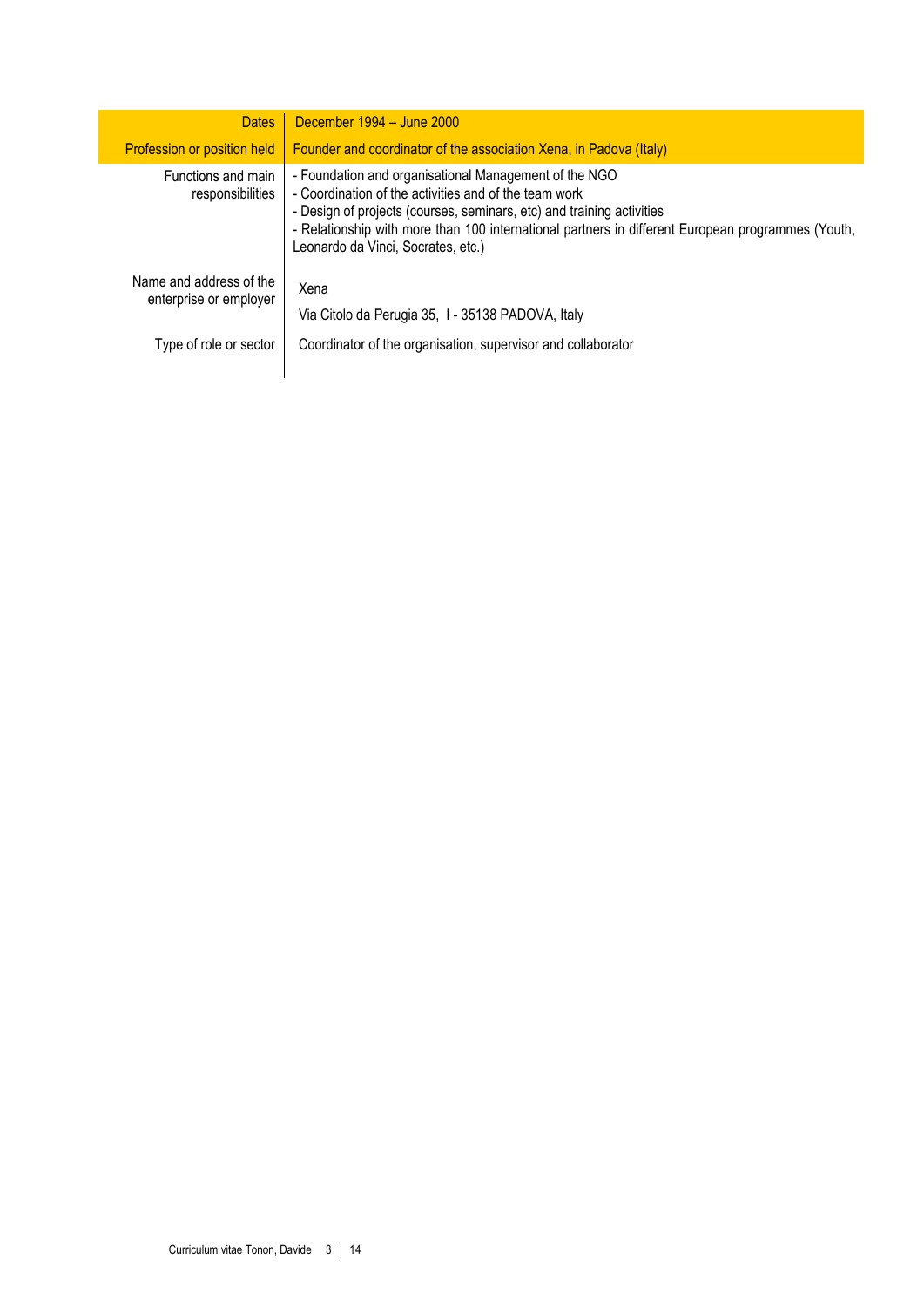#### **Other relevant experiences**

Coordinator and trainer of the TERO Training Courses on "Reinforcing capacities of Oasis organisations for the mobilisation of young people and accompaniment of volunteers", in Tunisia, Mauritania and Morocco, promoted by France Volontaires, ASOC, TENMIYA and AOFEP - 2018

Coordinator of the VII, X, XI and XII edition of the "Tool Fair ", in Poland, Hungary, Malta and Bulgaria, and Tool Coach in the XIII edition in Croatia, promoted by SALTO Resource Centres and National Agencies of Erasmus+ - 2012, 2015, 2016, 2017, 2018

Evaluator for the Executive Agency of the Erasmus+ Programme of Capacity Building projects submitted by promoters of South East Europe - *2015*

Coordinator and facilitator of the "International Conference of Active Trainers within EuroMed framework", 2013 Turkey, and of "EuroMed Trainers' Forum", 2014 Italy, promoted by SALTO-EuroMed Youth Resource Centre

Trainer in "Face to Face: increasing resilience for Syrian children under temporary protection in Turkey", 2013 Turkey, promoted by Unicef and the Turkish red Crescent

Trainer and coach (2013 Lithuania and Vietnam) in the framework of the project "Environmentally Friendly", promoted by Kurybines Raiskos Centras of Kursenai (Lithuania)

Coordinator of the projects "Cameras of the world: photo as tool for awareness and community change" 2010 Burkina Faso and 2012 Nepal, promoted by Nexes and Fotoprix

Coordinator and manager of "EuroAfrican EVS: crossing experiences and visions for social transformation", 2010

Team Leader in the mission of the European Commission, DG EuropeAid Co-operation, for the launching of the Phase IV of the Programme Euro-Med Youth (REQUEST FOR SERVICE N°2009/204953/V2, LOT N° 9, SPECIFIC TERMS OF REFERENCE, EUROMED YOUTH IV PROGRAMME, ENPI SOUTH), 2009-2010

Coordinator of 3 international Seminars "Let's meet, let's work and let's evaluate with our Neighbours", promoted by the European Commission, SALTO Resource Centres EuroMed, EECA y SEE, and the National Agencies of France (2007), Slovenia (2008) and Poland (2009)

Project coordinator of the networking project of Globa-l-inks, a worldwide network of NGOs for social transformation, 2009

Project coordinator in a project of youth cooperation, organised by Nexes with the Sem Terra Movement, Brazil 2008

Trainer in a course of capacity building for young community leaders, organised in the frame of the Italian Cooperation to Development, by Cospe and ANCE, Egypt 2008

Coordinator in a project of youth cooperation in Israel and Palestine, organised by Nexes with ICAHD and The Holy Land Trust, granted by the Generalitat de Catalunya, 2007

Project coordinator of the international contact seminar for the constitution of the Globa-l-inks Network, 28 organisations of Latin America and Europe, Brazil 2005

Organisation teamer of the two first editions of "Follow the Women – Women for Peace", bicycle march for peace in the Middle East (from Beirut to Ramallah), 2004 and 2005

Coordinator of a group of young people in a solidarity camp in Nicaragua, organised by Setem and Cecocafen. *Matagalpa, Nicaragua, 2-30 of August 2004*

Project coordinator of the training course "Culture conflicts mediation", South Africa 2000

Project coordinator of the training course "Living the environment", Cuba 1999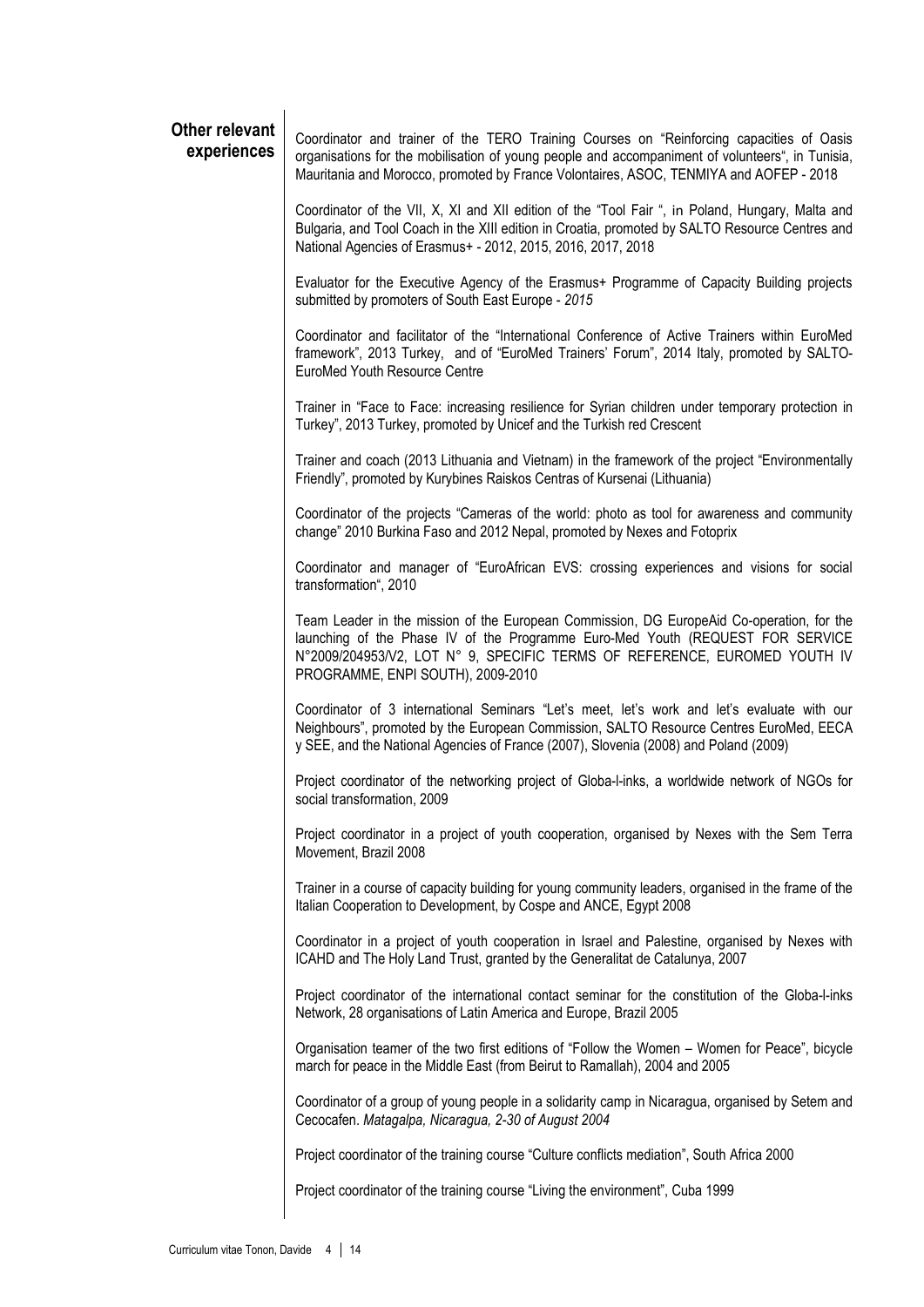### **PUBLICATIONS**

- Author of the article **"How is to facilitate a large-scale event"**, published in the magazine: *Tools for Learning Magazine*, *September 2016*,<http://educationaltoolsportal.eu/en/tools-for-learning/how-it-facilitate-large-scale-event>

- Author of the publication **"Tool Fair-y Tale: 8 years of International Tool Fair"**, October 2013, published by INJEP and SALTO-YOUTH EuroMed Resource Centre:

<https://www.salto-youth.net/rc/euromed/educmat/toolfarytale/>

- Coordinator and author of the publication **"Let's Cycle, a booklet about the experience of Let's Seminars…with Our Neighbours"**, May 2010, published by SALTO-YOUTH:

<http://www.salto-youth.net/rc/euromed/EMlibrary/emeducpub/empublications-Thematic/>

- Author of the preface and curator of the publication **"Globa-l-inks, the booklet: Democracy and good practices of social transformation"**, April 2010, published by the Globa-l-inks network

- Author of the article **"New perspectives for European youth cooperation with our neighbours and the rest of the world"**, about the Seminar *"*Let's meet our Neighbours and the World", organized by SALTO EuroMed and the French National Agency, Paris since 30 of Mayo till 3 of June 2007. Article published in the magazines: *Meet'in EuroMed*, *nº 9 – October 2007*, <http://www.salto-youth.net/meetineuromed/> and *"SEE Youth", nº 5 – Winter 2007*,<http://www.salto-youth.net/download/1446.pdf>

- Author of the artícle **"EuroMed Contact Making Seminars: sailing for future cooperation"**, on the Contact Seminar "Meet'in EuroMed by the Danube", organised by SALTO EuroMed and the Hungarian National Agency, Budapest since 15 till 19 of November 2006. Article published in the magazine: *Meet'in EuroMed*, *nº 8 – December 2006*, [http://www.salto](http://www.salto-youth.net/meetineuromed/)[youth.net/meetineuromed/](http://www.salto-youth.net/meetineuromed/)

- Author of the artícle about the Long Term Training Course **"Jump into EuroMed youth exchanges"**, organised by SALTO EuroMed and the French National Agency, Blanquefort since 8 till 16 of November 2003 and Paris since 4 till 10 of October 2004. Article published in the magazine: *Meet'in EuroMed*, *nº 4 – December 2004*[, http://www.salto-youth.net/meetineuromed/](http://www.salto-youth.net/meetineuromed/)

- Author of the article **"Is there another life after…a training course? Or in other words, is it a good practice to look for follow up?"** about the EuroMed Training Course "Two shores for a common ground", organised by Secretaria de Juventud of the Generalitat de Cataluña, Barcelona since 14 till 21 of September 2003. Article published in the magazine: *Meet'in EuroMed*, *nº2 – April 2004* [, http://www.salto-youth.net/meetineuromed/](http://www.salto-youth.net/meetineuromed/)

- Author of the article **"EURO-AFRICAN NETWORK. A training course in Cape Town opens new paths for intercultural learning and youth working"**, about the "Training Course in South Africa for European and African youth workers in the field of the intercultural youth exchanges", organised by Xena, Cape Town since 2 till 9 of December of 2000. Artícle published in the magazine: *"Coyote", nº 4 – June 2001*,<http://www.youth-partnership.net/youth-partnership/publications/Coyote/Coyote>

| Mother tongue(s)     | <b>Italian</b> |                                                                           |                |                                                                           |                |                                                                           |                |                                                                           |                |                                                                           |
|----------------------|----------------|---------------------------------------------------------------------------|----------------|---------------------------------------------------------------------------|----------------|---------------------------------------------------------------------------|----------------|---------------------------------------------------------------------------|----------------|---------------------------------------------------------------------------|
| Other(s) language(s) |                |                                                                           |                | English, Spanish, Portuguese, French and Catalan                          |                |                                                                           |                |                                                                           |                |                                                                           |
| Self assessment      | Understanding  |                                                                           |                |                                                                           | Speaking       |                                                                           |                |                                                                           | Writing        |                                                                           |
| European level (*)   | Listening      |                                                                           |                | Reading                                                                   |                | Oral Interaction                                                          |                | Oral capacity                                                             |                |                                                                           |
| <b>English</b>       | C <sub>1</sub> | Proficient user<br>Effective<br>operational<br>proficiency or<br>advanced | C <sub>1</sub> | Proficient user<br>Effective<br>operational<br>proficiency or<br>advanced | C1             | Proficient user<br>Effective<br>operational<br>proficiency or<br>advanced | C <sub>1</sub> | Proficient user<br>Effective<br>operational<br>proficiency or<br>advanced | C <sub>1</sub> | Proficient user<br>Effective<br>operational<br>proficiency or<br>advanced |
| <b>Spanish</b>       | C <sub>2</sub> | Proficient user<br>Mastery or<br>proficiency                              | C <sub>2</sub> | Proficient user<br>Mastery or<br>proficiency                              | C <sub>2</sub> | Proficient user<br>Mastery or<br>proficiency                              | C <sub>2</sub> | Proficient user<br>Mastery or<br>proficiency                              | C <sub>2</sub> | Proficient user<br>Mastery or<br>proficiency                              |
| <b>French</b>        |                | B2 Independent user                                                       | B <sub>2</sub> | Independent user                                                          |                | B2 Independent user                                                       | B <sub>2</sub> | Independent user                                                          | B <sub>1</sub> | Independent user                                                          |
| Portuguese           | C1             | Proficient user<br>Effective<br>operational<br>proficiency or<br>advanced | C <sub>1</sub> | Proficient user<br>Effective<br>operational<br>proficiency or<br>advanced | C <sub>1</sub> | Proficient user<br>Effective<br>operational<br>proficiency or<br>advanced | C1             | Proficient user<br>Effective<br>operational<br>proficiency or<br>advanced | C1             | Proficient user<br>Effective<br>operational<br>proficiency or<br>advanced |
| Catalan              | C2             | Proficient user<br>Mastery or<br>proficiency                              | C <sub>2</sub> | Proficient user<br>Mastery or<br>proficiency                              | C <sub>2</sub> | Proficient user<br>Mastery or<br>proficiency                              | C <sub>2</sub> | Proficient user<br>Mastery or<br>proficiency                              | C <sub>1</sub> | Proficient user<br>Effective<br>operational<br>proficiency or<br>advanced |

### **LANGUAGES**

*(\*) Common European Framework of Reference for Languages (CEFR)*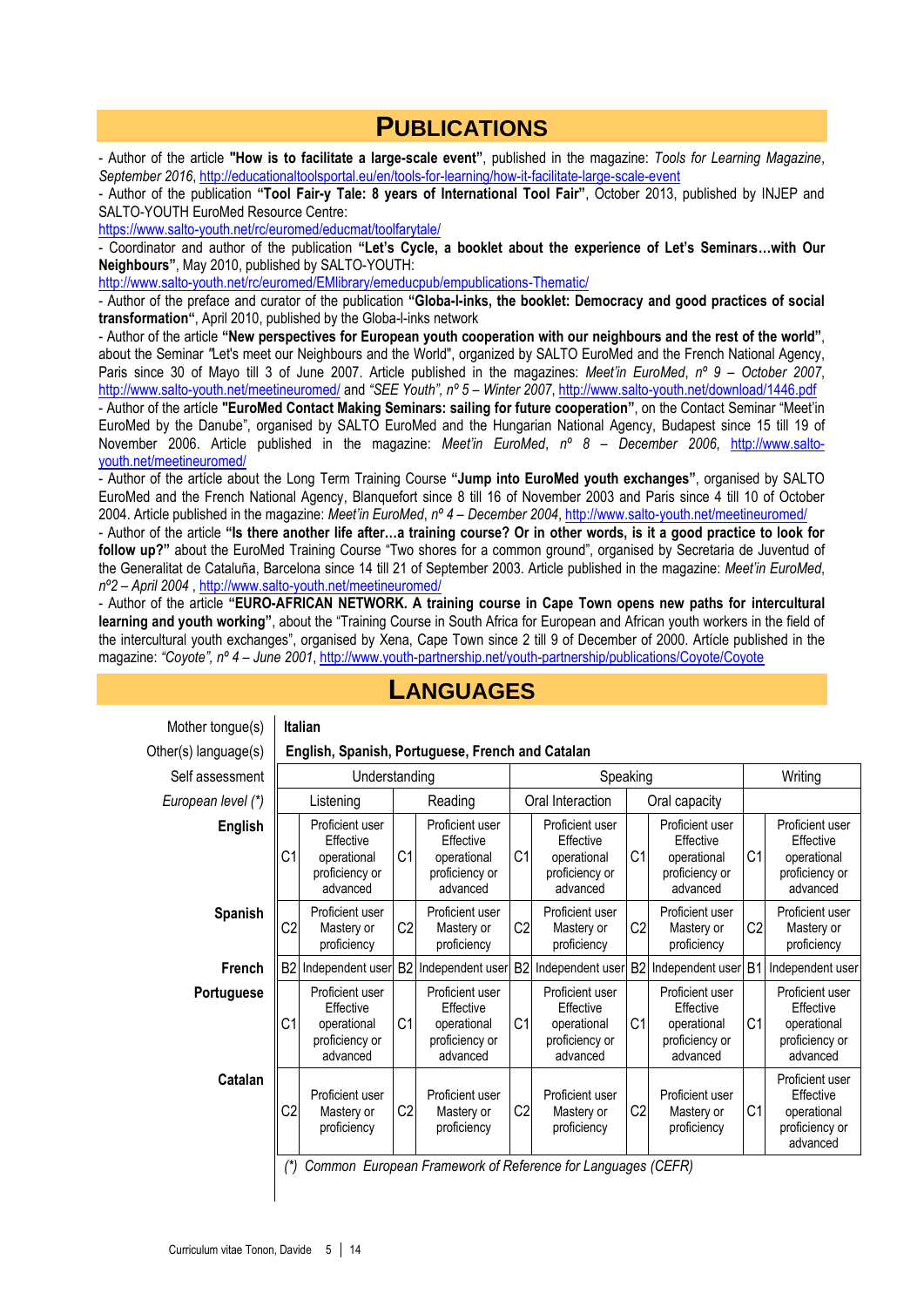### **PERSONAL ABILITIES AND COMPETENCES**

| Team work                      | As project designer and manager, coordinator, trainer, youth worker, I have experience working<br>in small and large teams of different profiles: young people, adults, educators, experts,<br>volunteers, workers and youth leaders, institutional managers, sometimes mixed into one<br>group.                                                                                                                                                                                                                                                                                                                                   |
|--------------------------------|------------------------------------------------------------------------------------------------------------------------------------------------------------------------------------------------------------------------------------------------------------------------------------------------------------------------------------------------------------------------------------------------------------------------------------------------------------------------------------------------------------------------------------------------------------------------------------------------------------------------------------|
| Intercultural Competences      | I have "the vision of the other" always in my thoughts and actions. I have acquired intercultural<br>skills through a natural empathy, a catalogue of ancestors from different countries, many trips<br>where I developed my curiosity and learning. My intercultural skills were shaped by numerous<br>international activities (as a participant, project manager, coordinator, organizer or trainer):<br>courses, seminars and projects in the field of programmes such as Youth, Youth in Action,<br>Leonardo da Vinci, Socrates, Grundtvig cooperation projects with people, languages and<br>cultures from around the world. |
| Mediation                      | I collaborate on regular basis with institutions like National Agencies of the Youth in Action<br>programme and SALTO, mediating between different interests when implementing major<br>activities. The coordination of an NGO daily leads me to mediate between all interests in the<br>field: of the NGO, of employees who work there, members and target groups, of the partners<br>and of local institutions.                                                                                                                                                                                                                  |
| Communication                  | I can make a speech in public, participate in discussions, lecturing and doing training in 5<br>languages. Daily I use different types of communication: interpersonal, in group, in team, oral,<br>by e-mail, blogs and social networks, e-platforms. I'm in charge of the communication<br>department of Nexes.                                                                                                                                                                                                                                                                                                                  |
| Leadership                     | I can take responsibility by staying calm even in difficult situations. As a leader I rather pursue<br>the result valuing the energies that each can bring to the group. I consider essential to create<br>a positive spirit in the group. I have coordinated different organisations for many years. I'm<br>able to play a different role from leader and assist who leads.                                                                                                                                                                                                                                                       |
| Project and team<br>management | I designed, coordinated and organised several international projects of different types (long-<br>term projects, cooperation, training courses, seminars, conferences, etc.), I coordinated teams<br>of two NGOs working in different countries (Italy and Spain), I have also coordinated many<br>teams and project partners.                                                                                                                                                                                                                                                                                                     |
| IT and new technologies        | Proficiency in computer applications such as Microsoft Office, Photoshop, e-mail, databases,<br>multimedia applications.<br>Management of platforms of e-learning (http://www.saltoeuromed-elc.com) and social networks.                                                                                                                                                                                                                                                                                                                                                                                                           |
| Technical competences          | Proficient in the use of multimedia equipment.                                                                                                                                                                                                                                                                                                                                                                                                                                                                                                                                                                                     |

## **VOLUNTARY WORK**

- I worked as a volunteer at the Italian association Legambiente, www.legambiente.it, organising a local circle and several environmental awareness initiatives. Legambiente promotes awareness and action projects for sustainable development. - Member of SETEM, organisation for the promotion of fair trade and responsible consumerism.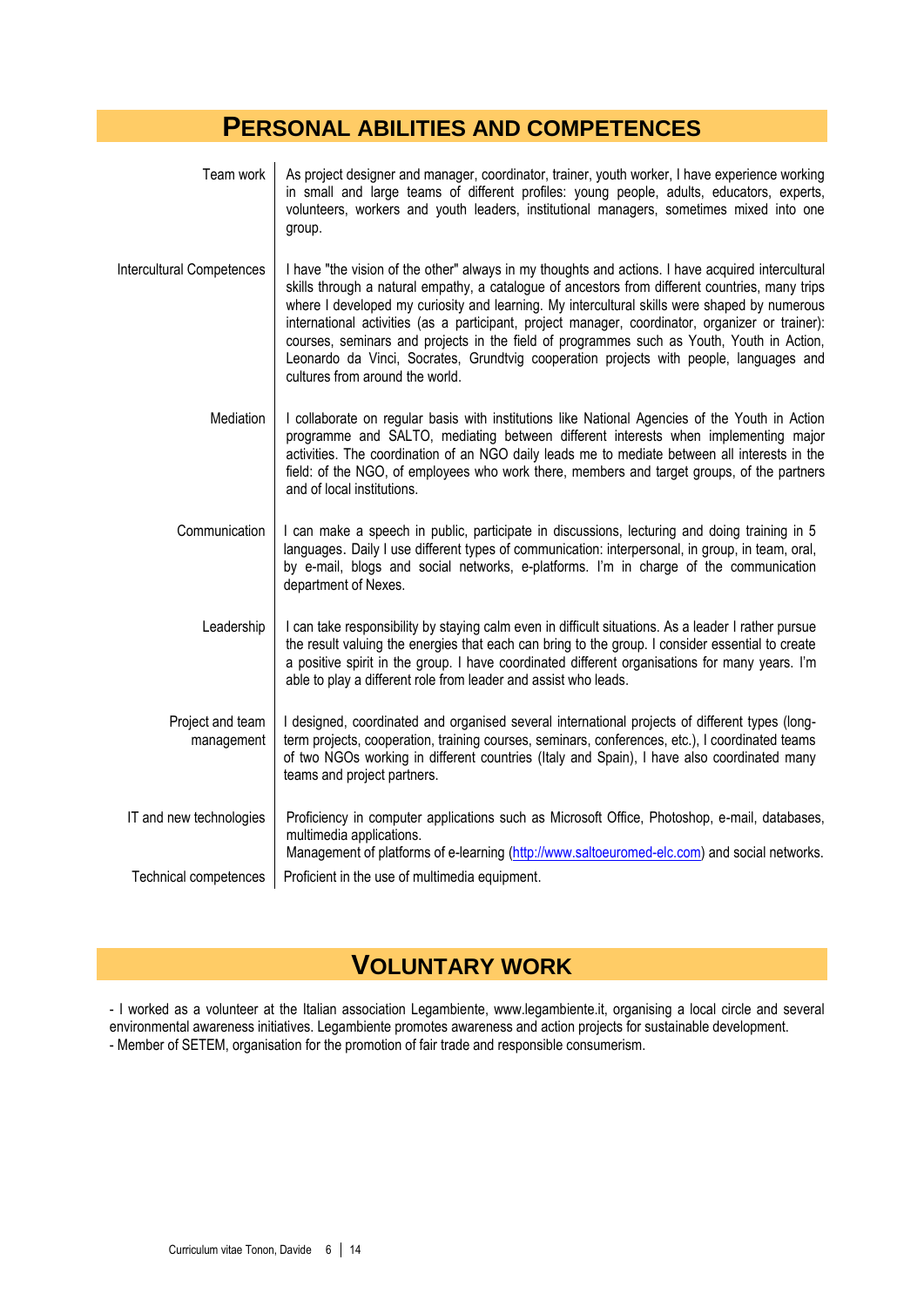# **Davide Tonon**

### **Detailed description of projects and activities implemented, organised, coordinated**

| 2019                                | Speaker at the Conference "Growing Social: success stories ", Thessaloniki                                                                                                                                                                                |
|-------------------------------------|-----------------------------------------------------------------------------------------------------------------------------------------------------------------------------------------------------------------------------------------------------------|
| 01                                  | (Greece), promoted by the Municipality of Pilea and the Aristotle University of                                                                                                                                                                           |
| Thessaloniki, Greece                | Thessaloniki                                                                                                                                                                                                                                              |
| 2018<br>11<br>Goulmima, Morocco     | Coordinator and trainer of the TERO Training Course on "Reinforcing capacities<br>of Oasis organisations for the mobilisation of young people and<br>accompaniment of volunteers", Goulmima (Morocco), promoted by France<br><b>Volontaires and AOFEP</b> |
| 2018                                | Coordinator and trainer of the TERO Training Course on "Reinforcing capacities                                                                                                                                                                            |
| 10                                  | of Oasis organisations for the mobilisation of young people and                                                                                                                                                                                           |
| Nouakchott,                         | accompaniment of volunteers", Nouakchott (Mauritania), promoted by France                                                                                                                                                                                 |
| <b>Mauritania</b>                   | <b>Volontaires and TENMIYA</b>                                                                                                                                                                                                                            |
| 2018<br>09<br>Chenini, Tunisia      | Coordinator and trainer of the TERO Training Course on "Reinforcing capacities<br>of Oasis organisations for the mobilisation of young people and<br>accompaniment of volunteers", Chenini (Tunisia), promoted by France<br><b>Volontaires and ASOC</b>   |
| 2018<br>07<br>Saint Etienne, France | Coordinator and facilitator of the Learning Seminar "Let's capitalize on KISS",<br>Saint Etienne (France), promoted by Nexes and other 8 partners in the<br>framework of the KA2 Strategic Partnership "KISS - the Key Is Social<br>Sustainability"       |
| 2018                                | Tool Coach of the XIII edition of the "Tool Fair #PowerUp", Split (Croatia),                                                                                                                                                                              |
| 05-09-11                            | promoted by a number of SALTO Resource Centres and Erasmus+ National                                                                                                                                                                                      |
| Split, Croatia                      | <b>Agencies</b>                                                                                                                                                                                                                                           |
| 2018<br>03<br>Coma-Ruga, Spain      | Coordinator in the on arrival EVS training in Coma-Ruga, Spain, promoted by<br><b>INJUVE and Generalitat de Catalunya</b>                                                                                                                                 |
| 2018                                | Trainer in the sessions "Social and solidarity economy through the ISSEgame",                                                                                                                                                                             |
| 01                                  | Riga (Latvia), promoted by Zaļā brīvība (Green Liberty) and the University of                                                                                                                                                                             |
| Riga, Latvia                        | Latvia                                                                                                                                                                                                                                                    |
| 11<br>2017<br>Coma-Ruga, Spain      | Coordinator in the on arrival EVS training in Coma-Ruga, Spain, promoted by<br><b>INJUVE and Generalitat de Catalunya</b>                                                                                                                                 |
| 2017                                | Coordinator of the XII edition of the "Tool Fair Waves of Innovation", Varna                                                                                                                                                                              |
| $04-11$                             | (Bulgaria), promoted by a number of SALTO Resource Centres and Erasmus+                                                                                                                                                                                   |
| Varna, Bulgaria                     | <b>National Agencies</b>                                                                                                                                                                                                                                  |
| 04<br>2017<br>Vic, Spain            | Coordinator in the on arrival EVS training in Vic, Spain, promoted by INJUVE<br>and Generalitat de Catalunya                                                                                                                                              |
| 01                                  | Facilitator of the contact seminar on vocational education and training, in                                                                                                                                                                               |
| 2017                                | Zaragoza (Spain), promoted by SEPIE - Spanish Erasmus+ National Agency for                                                                                                                                                                                |
| Zaragoza, Spain                     | <b>VET</b>                                                                                                                                                                                                                                                |
| 2016                                | Coordinator of the XI edition of the "Tool Fair #Readyfortheroad", Malta,                                                                                                                                                                                 |
| $04 - 11$                           | promoted by a number of SALTO Resource Centres and Erasmus+ National                                                                                                                                                                                      |
| <b>Malta</b>                        | <b>Agencies</b>                                                                                                                                                                                                                                           |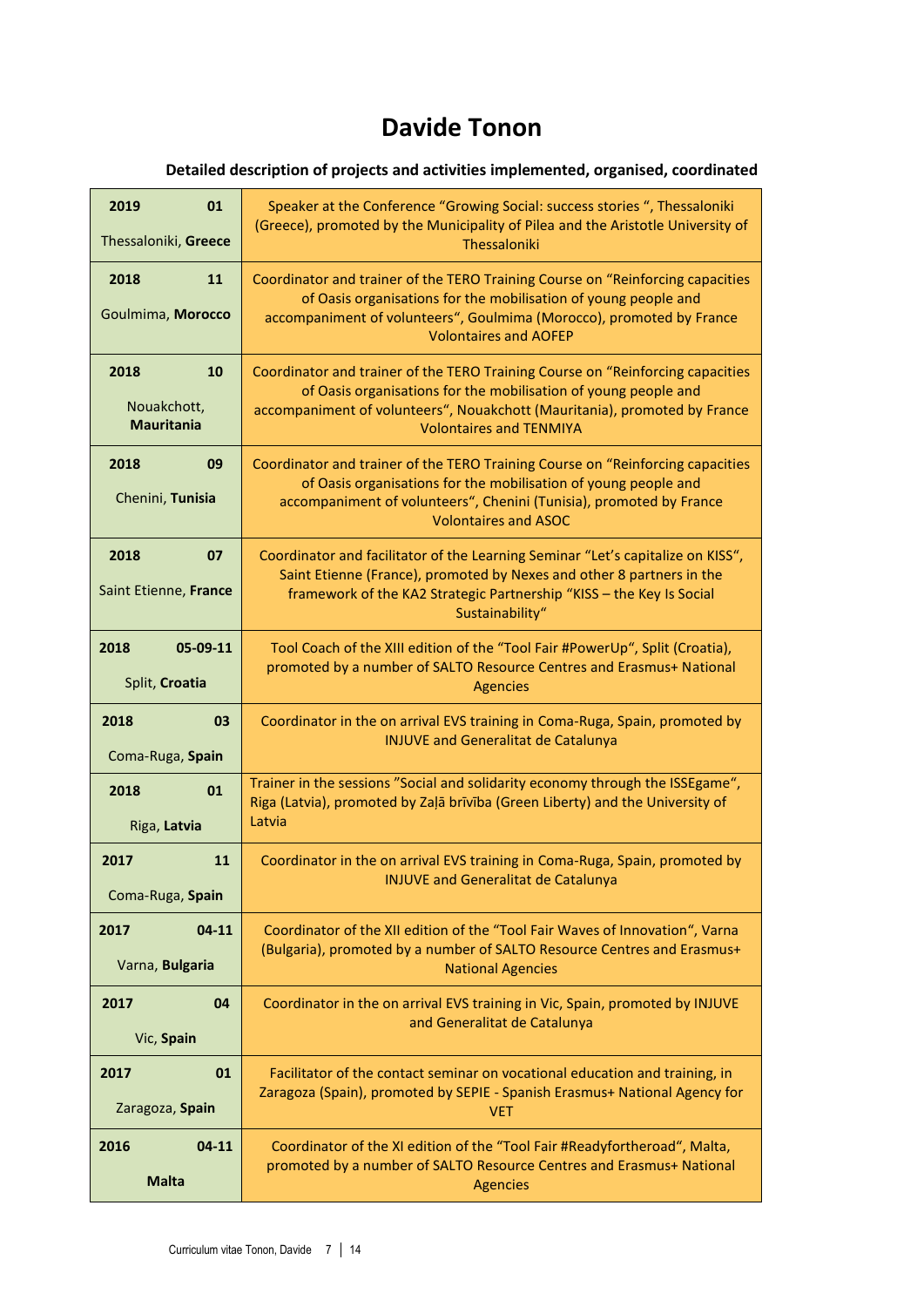| 2016<br>05<br>Hanoi, Vietnam | Facilitator of the final meeting of SIOB (Social Inclusion Out of the Box), Hanoi<br>(Vietnam)                                                              |  |  |  |
|------------------------------|-------------------------------------------------------------------------------------------------------------------------------------------------------------|--|--|--|
|                              |                                                                                                                                                             |  |  |  |
| 02<br>2016                   | Coordinator in the on arrival EVS training in Coma-Ruga, Barcelona, Spain,<br>promoted by INJUVE and Generalitat de Catalunya                               |  |  |  |
| Coma-Ruga, Spain             |                                                                                                                                                             |  |  |  |
| 2015<br>$04-12$              | Coordinator of the X edition of the "Tool Fair, Cross the line", Budapest                                                                                   |  |  |  |
| Budapest, Hungary            | (Hungary), promoted by a number of SALTO Resource Centres and Erasmus+<br><b>National Agencies</b>                                                          |  |  |  |
| 2015<br>10                   | Facilitator of the intermediate meeting of SIOB (Social Inclusion Out of the                                                                                |  |  |  |
| Lima, Peru                   | Box), Lima (Peru)                                                                                                                                           |  |  |  |
| 2015<br>07                   | Coordinator of a field visit to Palestine for international responsible of Catalan<br>political parties                                                     |  |  |  |
| <b>Palestine</b>             |                                                                                                                                                             |  |  |  |
| 2015<br>05                   | Evaluator for the Executive Agency of the Erasmus+ Programme of Capacity<br>Building projects submitted by promoters of South East Europe                   |  |  |  |
| 2015<br>03                   | Facilitator of the kick-off meeting of SIOB (Social Inclusion Out of the Box),                                                                              |  |  |  |
| Barcelona, Spain             | Barcelona (Spain)                                                                                                                                           |  |  |  |
| 2014<br>$02 - 10$            | Coordinator and facilitator of the "EuroMed Trainers' Forum", Venice (Italy),                                                                               |  |  |  |
| Venice, Italy                | promoted by SALTO-EuroMed Youth Resource Centre and the Italian Erasmus+<br><b>National Agency</b>                                                          |  |  |  |
| 2013<br>11                   | Coordinator of the 'critical friends' and author of a publication in the VIII<br>edition of the "Tool Fair", Delphi (Greece), promoted by a number of SALTO |  |  |  |
| Delphi, Greece               | <b>Resource Centres and Youth National Agencies</b>                                                                                                         |  |  |  |
| 2013<br>$01 - 10$            | Facilitator trainer of the "International Conference of Active Trainers within                                                                              |  |  |  |
| Antalya, Turkey              | EuroMed framework", Antalya (Turkey), promoted by SALTO-EuroMed Youth<br>Resource Centre and the Turkish Erasmus+ National Agency                           |  |  |  |
| 2013<br>8                    | Coach of the youth leaders in the "Environmentally Friendly" youth exchange,                                                                                |  |  |  |
| Hanoi, Vietnam               | implemented in Hanoi and other places in Vietnam, promoted by Kurybines<br>Raiskos Centras of Kursenai (Lithuania)                                          |  |  |  |
| $\overline{7}$<br>2013       | Trainer in the Training Course "Increasing resilience for Syrian children under                                                                             |  |  |  |
| Gaziantep, Turkey            | temporary protection in Turkey", Gaziantep (Turkey), promoted by the Turkish<br><b>Red Crescent and Unicef Turkey</b>                                       |  |  |  |
| 2013<br>03                   | Trainer in the Training Course "Environmentally Friendly", Daugirdiskes                                                                                     |  |  |  |
| Daugirdiskes,<br>Lithuania   | (Lithuania), promoted by Kurybines Raiskos Centras of Kursenai (Lithuania)                                                                                  |  |  |  |
| 2013<br>$03 - 04$            | Coordinator and trainer of the Training Course "Cycle in Tandem: for trainers of                                                                            |  |  |  |
| Coma-Ruga, Spain             | the training cycle of European Voluntary Service", Coma-Ruga (Spain),<br>promoted by the Spanish National Agency                                            |  |  |  |
| 2012<br>$04 - 11$            | Coordinator of the VII edition of the "Tool Fair", Warsaw (Poland), promoted by                                                                             |  |  |  |
| Pułtusk, Poland              | a number of SALTO Resource Centres and Youth National Agencies                                                                                              |  |  |  |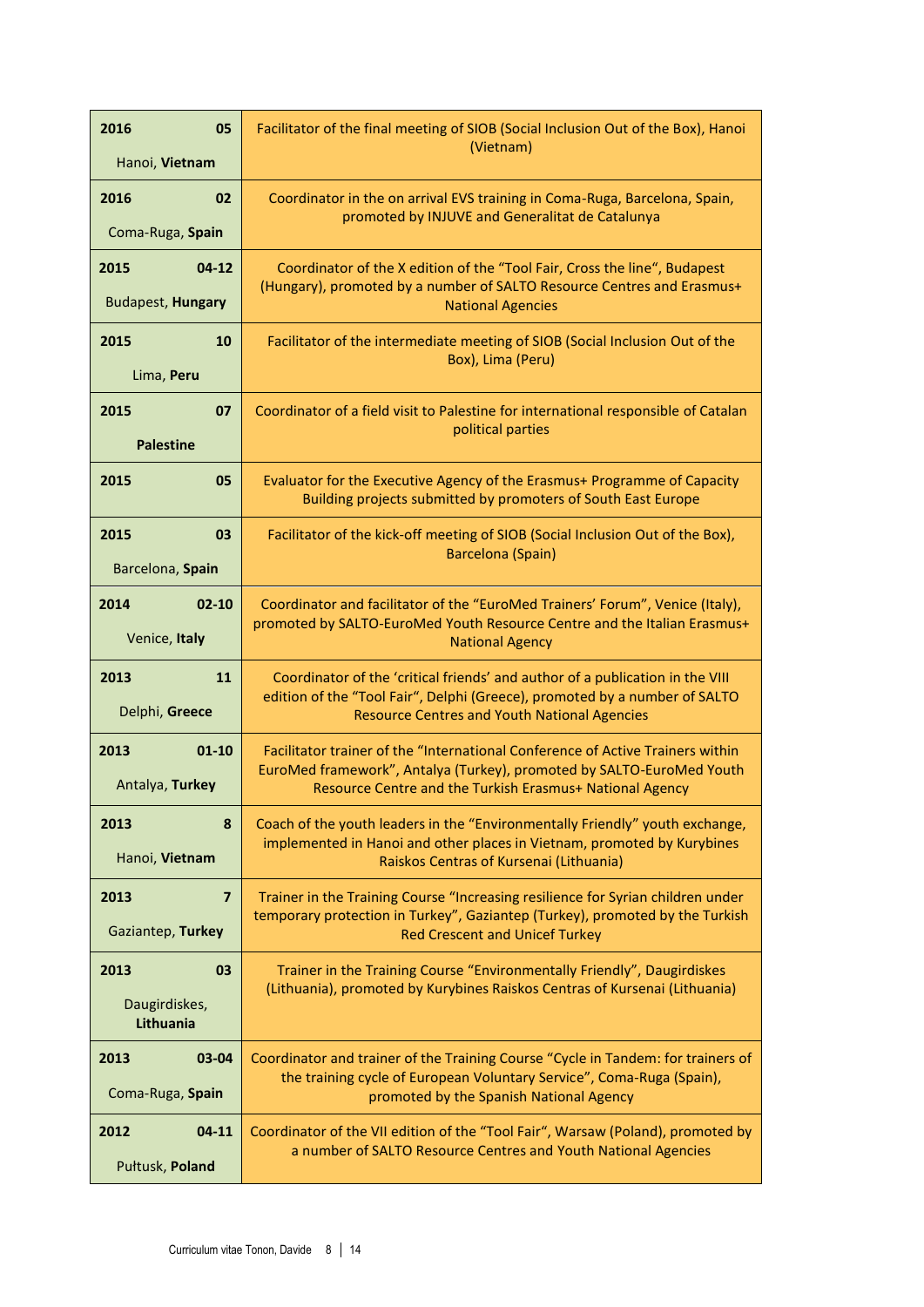| 2012<br>$03 - 12$<br>Kathmandu, Nepal                | Coordinator and trainer in the Training Course "Cameras of the world: photo as<br>tool for awareness and community change", Kathmandu, Nepal, promoted by<br>Campaign for Change Nepal, Nexes and Fotoprix, and after replicated in<br>Barcelona, Catalonia |
|------------------------------------------------------|-------------------------------------------------------------------------------------------------------------------------------------------------------------------------------------------------------------------------------------------------------------|
| 2012<br>03<br>Coma-Ruga, Spain                       | Trainer in the on arrival EVS training in Spain, Coma-Ruga, Barcelona, promoted<br>by INJUVE and Generalitat de Catalunya                                                                                                                                   |
| 11<br>2011<br>Coma-Ruga, Spain                       | Trainer in the on arrival EVS training in Spain, Coma-Ruga, Barcelona, promoted<br>by INJUVE and Generalitat de Catalunya                                                                                                                                   |
| 2011<br>10<br>Warsaw, Poland                         | Coordinator of the Seminar "Let's Follow Up with the Neighbours", Warsaw<br>(Poland), promoted by a number of SALTO Resource Centres and National<br><b>Agencies</b>                                                                                        |
| 2011<br>06<br>Adrasan, Turkey                        | Trainer in the the Training Course on inclusion "Feel it", Adrasan (Turkey),<br>promoted by the Turkish National Agency                                                                                                                                     |
| 2010<br>06-10<br>Ouagadougou,<br><b>Burkina Faso</b> | Project manager and coordinator of the cooperation project "Cameras of the<br>world: photo as tool for awareness and community change", promoted by<br>Dunia la Vie, Nexes and Fotoprix in Ouagadougou (Burkina Faso)                                       |
| 2010<br>$01 - 12$                                    | Coordinator of the project "EuroAfrican EVS: crossing experiences and visions<br>for social transformation", with the participation of 4 volunteers from Africa<br>and 4 from Europe                                                                        |
| 2010<br>10<br>Coma-Ruga, Spain                       | Responsible for SALTO EuroMed in the Meeting of European Pools of Training                                                                                                                                                                                  |
| 2010<br>03<br>Coma-Ruga, Spain                       | Trainer in the on arrival EVS training in Spain, promoted by INJUVE and<br>Generalitat de Catalunya                                                                                                                                                         |
| 2010<br>$01 - 04$                                    | Coordinator of the publication "Let's Cycle", on the Seminars implemented<br>with the participation of the Neighbouring Regions, promoted by SALTO<br>EuroMed                                                                                               |
| 2009<br>10<br>Konstancin, Poland                     | Coordinator of the Seminar "Let's evaluate the work with our Neighbours",<br>Poland, promoted by SALTO (EuroMed, EECA, SEE) and the National Agencies<br>of the Youth Programme of France, Poland and Slovenia                                              |
| 2009<br>09<br>Santorini, Greece                      | Trainer in the Course "Towards a united strategy: from international<br>volunteering to democratic participation", promoted by the Alliance network<br>and organised by Citizens in Action                                                                  |
| 2009<br>06<br>Roubaix, France                        | Trainer facilitator in the preparation of the Conference "Euromediterranean<br>Voluntary work as a tool for the human development", promoted by SALTO<br>EuroMed, French NA and Adice                                                                       |
| 2010<br>04<br>2009<br>05                             | Team Leader in the Mission of the European Commission for the launching of<br>the phase IV of the Euro-Med Youth Programme, through the draft of official<br>documents and missions as expert in the Mediterranean partner countries                        |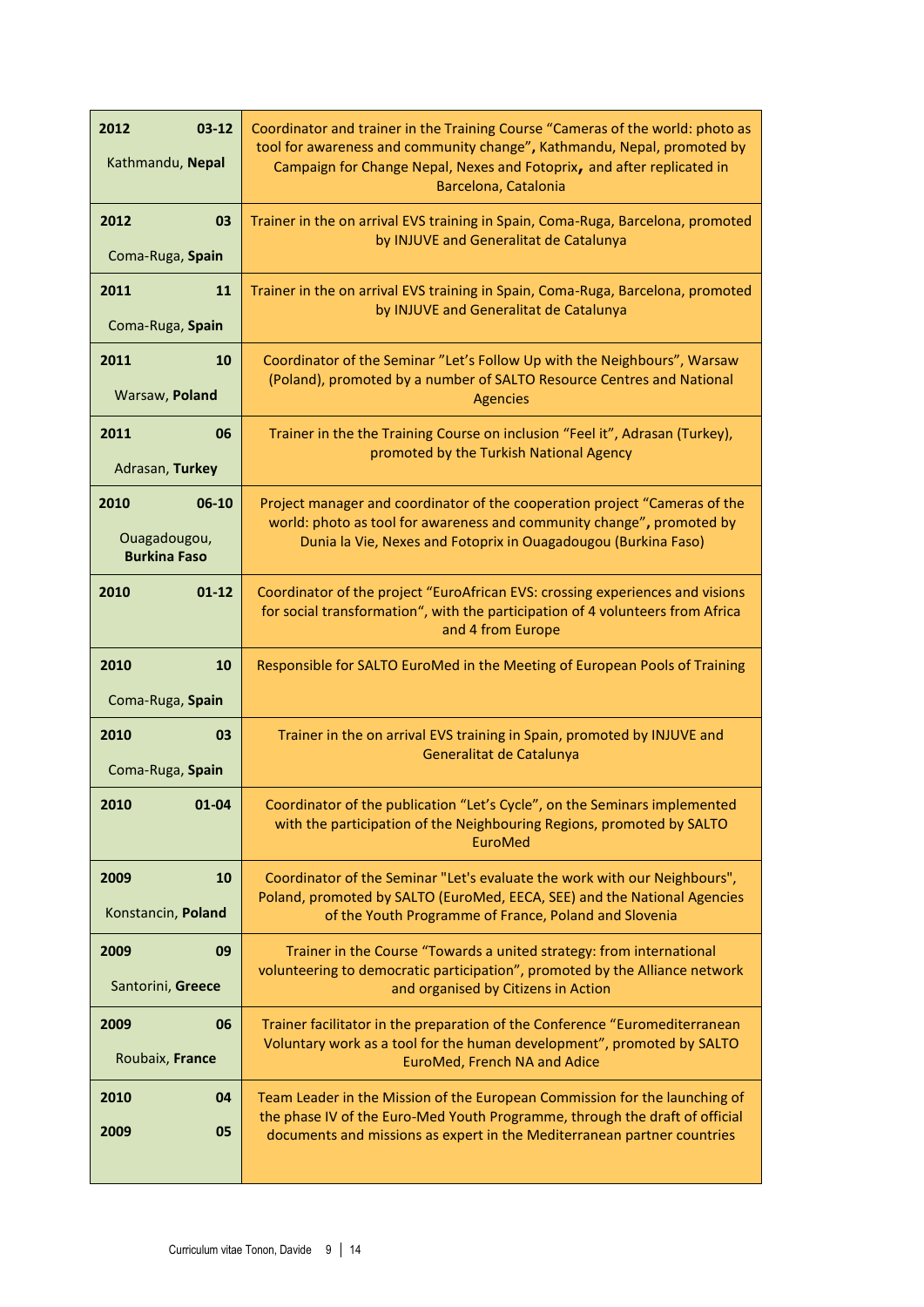| 2009<br>04<br>Padova, Italy                                  | Coordinator of the Course "INTERTool: Intercultural competencies for<br>European project managers and teams", promoted by the INTERTool network<br>and organised by Xena                                                                                                                                                                   |
|--------------------------------------------------------------|--------------------------------------------------------------------------------------------------------------------------------------------------------------------------------------------------------------------------------------------------------------------------------------------------------------------------------------------|
| 2009<br>$01 - 12$<br>Dakar, Senegal<br>Barcelona, Spain      | Coordinator of the networking project, Action 3.2: "Globa-I-inks: consolidation<br>and quality in the network on glo-cal social transformation", promoted by<br>Nexes together with other 28 NGOs of Europe, Africa and Latin America. It<br>included the organisation and facilitation of a Networking Seminar in Barcelona<br>in October |
| 2008<br>12<br>Timisoara, Romania                             | Trainer in the the Course "INTERTool: Intercultural competencies for European<br>project managers and teams", promoted by the INTERTool network and<br>organised by the Intercultural Institute of Timisoara                                                                                                                               |
| 2008<br>11<br>Ithaca, Greece                                 | Coordinator and trainer in the Conference-Seminar of evaluation "Let's netork<br>in EVS; Odyssey continues", promoted by SALTO EuroMed and the Greek and<br><b>Danish National Agencies</b>                                                                                                                                                |
| 2008<br>$03 - 09$<br><b>Barcelona and Brazil</b>             | Trainer/facilitator in the project "Zumbí II, cultural dynamizers in Catalonia and<br>in MST", promoted by Nexes with the support of Generalitat de Catalunya                                                                                                                                                                              |
| 2008<br>07<br>Giza, Egipt                                    | Trainer in the capacity building Course for youth leaders "Marhaba shabab",<br>promoted by the cooperation NGOs COSPE and ANCE                                                                                                                                                                                                             |
| 2008<br>06<br>Firenze, Italy                                 | Trainer/facilitator in the "Seminar of final evaluation" of the Crossroad project,<br>large scale of the Youth Programme, with a duration of three years, promoted<br>by the City Council of Firenze                                                                                                                                       |
| 2008<br>06<br>Velenje, Slovenia                              | Coordinator of the Training Seminar "Let's work with Our Neighbours",<br>promoted by SALTO (EuroMed, EECA and SEE), the European Commission and<br>the National Agencies of Slovenia, France, Poland                                                                                                                                       |
| 2007<br>$09-10$<br><b>Barcelona, Israel</b><br>and Palestine | Trainer and facilitator in the project "Amal-Tikva, social video in Palestine",<br>promoted by Nexes with the support of Generalitat de Catalunya                                                                                                                                                                                          |
| 2007<br>09-10<br><b>Catalonia</b>                            | Trainer in the workshops for youth multipliers on the Youth in Action<br>Programme, promoted by the Youth Secretariat of Generalitat de Catalunya                                                                                                                                                                                          |
| 2007<br>09<br>Copenaghen,<br><b>Denmark</b>                  | Coordinator/facilitator of the Contact Making Seminar "EVS Odyssey in<br>EuroMed", promoted by SALTO EuroMed and the National Agencies of<br>Denmark, Finland and Sweden                                                                                                                                                                   |
| 2007<br>02-08<br>Barcelona, Spain                            | Trainer of a group of 16 volunteers European and Latinamerican of the project<br>"European Voluntary Service for a global citizenship"                                                                                                                                                                                                     |
| 2007<br>05-06<br>Paris, France                               | Coordinator of the introductory Seminar "Let's meet our Neighbours and the<br>World", promoted by SALTO (EuroMed, EECA and SEE), the European<br><b>Commission and the French National Agency</b>                                                                                                                                          |
| 2006<br>11<br>Hydra, Greece                                  | Trainer/facilitator in the Contact Making Seminar "EVS Odissey in Euromed",<br>promoted by SALTO EuroMed and the Greek National Agency                                                                                                                                                                                                     |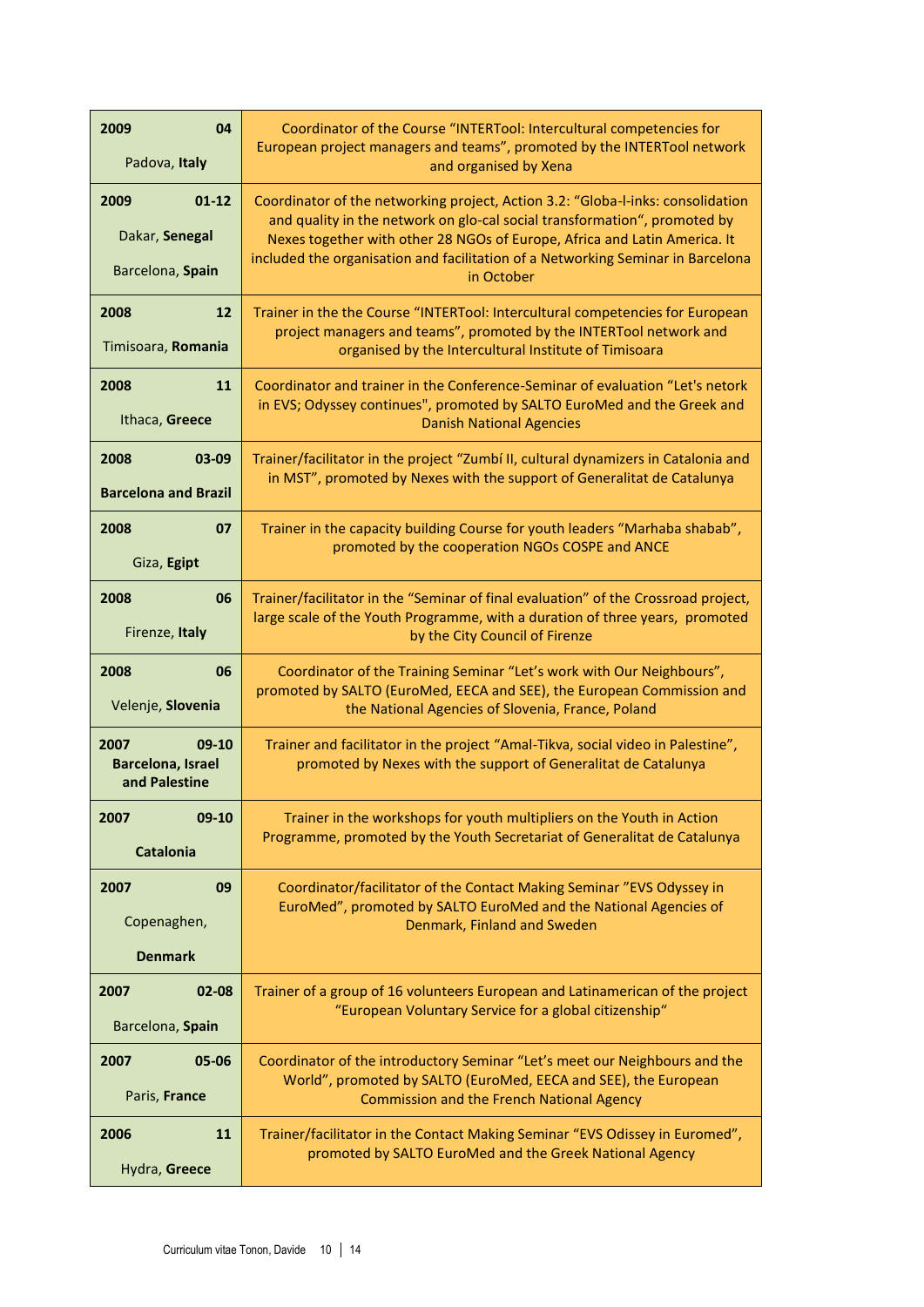| 2006<br>10                                         | Trainer/coordinator of the Course "Globa-I-inks: Human Rights and<br>intercultural education", promoted by the Globa-I-inks network                                                         |  |  |  |  |  |
|----------------------------------------------------|---------------------------------------------------------------------------------------------------------------------------------------------------------------------------------------------|--|--|--|--|--|
| Mérida, Venezuela                                  |                                                                                                                                                                                             |  |  |  |  |  |
| 2006<br>$09-10$<br><b>Barcelona and Brazil</b>     | Trainer/facilitator in the project "Zumbì, cultural dynamizers from Catalunya<br>and MST", promoted by Nexes with the support of the Generalitat de<br>Catalunya                            |  |  |  |  |  |
| 2006<br>09<br><b>Budapest, Hungary</b>             | Coordinator/facilitator in the Contact Making Seminar "Contact Make' In<br>EuroMed", promoted by SALTO Euromed and the Hungarian National Agency                                            |  |  |  |  |  |
| 2005<br>11<br>Rio de Janeiro, Brazil               | Project designer and facilitator-trainer in "Globa-I-inks", a Contact Making<br>Seminar with 24 Eurolatinamerican partners, promoted by the Globa-I-inks<br><b>Network</b>                  |  |  |  |  |  |
| 2005<br>10                                         | Trainer in the Course "The human rights path: from cultural diversity to<br>intercultural understanding", with partners of E.U. and South East Europe,<br>promoted by Nexes                 |  |  |  |  |  |
| Barcelona, Spain                                   |                                                                                                                                                                                             |  |  |  |  |  |
| 09<br>2005<br>Lebanon, Syria,<br>Jordan, Palestine | Member of the organising/technical team of the second edition of "Follow the<br>Women - Women for Peace", intercultural bike ride for peace in the Middle<br>East (from Beirut to Ramallah) |  |  |  |  |  |
| 2005<br>07                                         | Trainer in the preparation modules of Solidarity Camps in Third Countries,                                                                                                                  |  |  |  |  |  |
| Padova, Italy                                      | promoted by Xena                                                                                                                                                                            |  |  |  |  |  |
| 2005<br>07                                         | Trainer in the Course "The challenge of sustainable Networking in EVS",                                                                                                                     |  |  |  |  |  |
| Bad Oldesloe,                                      | promoted by JUP                                                                                                                                                                             |  |  |  |  |  |
|                                                    |                                                                                                                                                                                             |  |  |  |  |  |
| Germany                                            |                                                                                                                                                                                             |  |  |  |  |  |
| 2005<br>06<br>Barcelona, Spain                     | Trainer in the preparation modules of "Follow the Women - Women for<br>Peace", intercultural bike ride for peace in the Middle East, promoted by Nexes                                      |  |  |  |  |  |
| 2004<br>11                                         | Facilitator in the Feasibility Visit "Crossroad," for the promotion of an Action 5                                                                                                          |  |  |  |  |  |
| Barcelona, Spain                                   | Large Scale                                                                                                                                                                                 |  |  |  |  |  |
| 11<br>2004                                         | Trainer in the Course "Deep-in-da-net" on Networking projects, organised by                                                                                                                 |  |  |  |  |  |
| Vilnius, Lithuania                                 | the Association of Non-Formal Education for Youth in Lithuania and supported<br>by the Lithuanian National Agency                                                                           |  |  |  |  |  |
| 2004<br>10                                         | Trainer in the Evaluation Seminar Salto EuroMed "Jump into EUROMED youth                                                                                                                    |  |  |  |  |  |
| Paris, France                                      | exchanges", promoted by SALTO EuroMed                                                                                                                                                       |  |  |  |  |  |
| 08<br>2004                                         | Coordinator of the preparation and the stay in Nicaragua, in a solidarity camp                                                                                                              |  |  |  |  |  |
| <b>Nicaragua</b>                                   | organised by SETEM                                                                                                                                                                          |  |  |  |  |  |
| 2004<br>$01 - 07$                                  | Coach of a EuroMed youth exchange, "Medweek", implemented in Portugal,                                                                                                                      |  |  |  |  |  |
| Povoa de Varzim,<br>Portugal                       | with participants of Palestine and Israel                                                                                                                                                   |  |  |  |  |  |
| 07<br>2004                                         | Trainer of the EVS volunteers of the Youth Festival, organised by the Council of<br><b>Youth of Catalonia</b>                                                                               |  |  |  |  |  |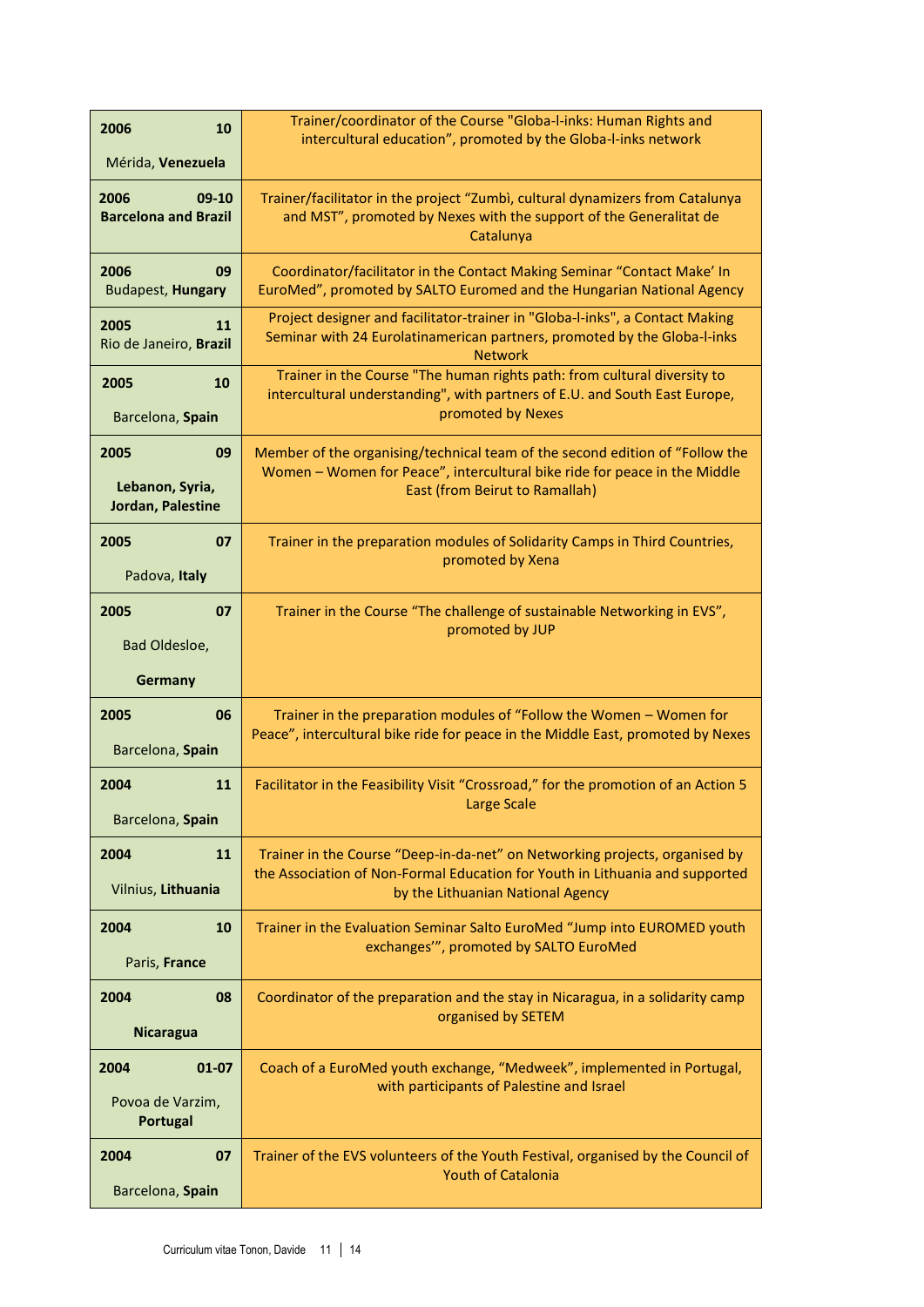| 2004<br>04<br>Lebanon, Syria,<br>Jordan              | Member of the organising/technical team of the first edition of "Follow the<br>Women - Women for Peace", intercultural bike ride for peace in the Middle<br>East (from Beirut to Amman)           |
|------------------------------------------------------|---------------------------------------------------------------------------------------------------------------------------------------------------------------------------------------------------|
| 04<br>2004<br>La Habana, Cuba                        | Coordinator and organiser and trainer/facilitator of the Feasibility Visit "Globa-<br>I-inks" for the creation of a of Eurolatinamerican network of NGOs, promoted<br>by the Globa-I-inks network |
| 12<br>2003<br>Barcelona, Spain                       | Project designer and trainer in a training for trainers of EVS volunteers in Spain,<br>promoted by INJUVE and the Youth Secretariat of Generalitat de Catalunya                                   |
| 2003<br>$07 - 11$<br>Blanquefort, France             | Trainer in the Salto EuroMed training course "Jump into EUROMED youth<br>exchanges"", promoted by SALTO EuroMed                                                                                   |
| 2003<br>09<br>Barcelona, Spain                       | Project designer and trainer in the training course in Barcelona: "Youth leaders<br>and youth exchanges in EuroMed", promoted by the Youth Secretariat of<br>Generalitat de Catalunya             |
| 2003<br>05-09<br>Salzburg, Austria                   | Trainer in the Seminar "Visions in the Youth Information", promoted by<br><b>Akzente Salzburg</b>                                                                                                 |
| 2003<br>04<br>Spoleto, Italy                         | Trainer/facilitator for NEXES in the project "Crossroad" for empowerment of<br>youth in transnational project design, promoted by Luciole                                                         |
| 2003<br>01<br>Barcelona, Spain                       | Facilitator trainer for the Salto EuroMed Seminar "Sailing to the future",<br>promoted by SALTO EuroMed                                                                                           |
| 2002<br>$03 - 12$<br>Amman, Ajloun,<br>Aqaba, Jordan | Trainer in the "Marhaba EVS" project, 3 steps training held in Jordan and<br>promoted by the Jordanian National Coordinator of the Youth EuroMed<br>Programme                                     |
| 2002<br>06<br>Thessaloniki, Greece                   | Coordinator and trainer in the Course "EURO-CULTURES", promoted by Xena                                                                                                                           |
| 2001<br>$10 - 12$<br>Barcelona, Spain                | Coordinator and trainer in the Seminars of "Intermediate Evaluation of EVS<br>volunteers in Catalonia", promoted by the Youth Secretariat of Generalitat de<br>Catalunya                          |
| 2001<br>03                                           | Coach in the project "Youth organisation's development through Future<br>Capital"                                                                                                                 |
| 2001<br>03<br>Palermo, Italy                         | Trainer for XENA and ARCES in the Course "Cultural and intercultural<br>preparation to Leonardo mobility"                                                                                         |
| 2000<br>12<br>Cape Town, South<br><b>Africa</b>      | Coordinator and trainer of the training course "Culture conflicts mediation",<br>promoted by XENA                                                                                                 |
| 2000<br>07                                           | Coordinator of the Euro-Latinoamerican youth project "Environmental in-<br>differences", with Exchange implemented in Cádiz                                                                       |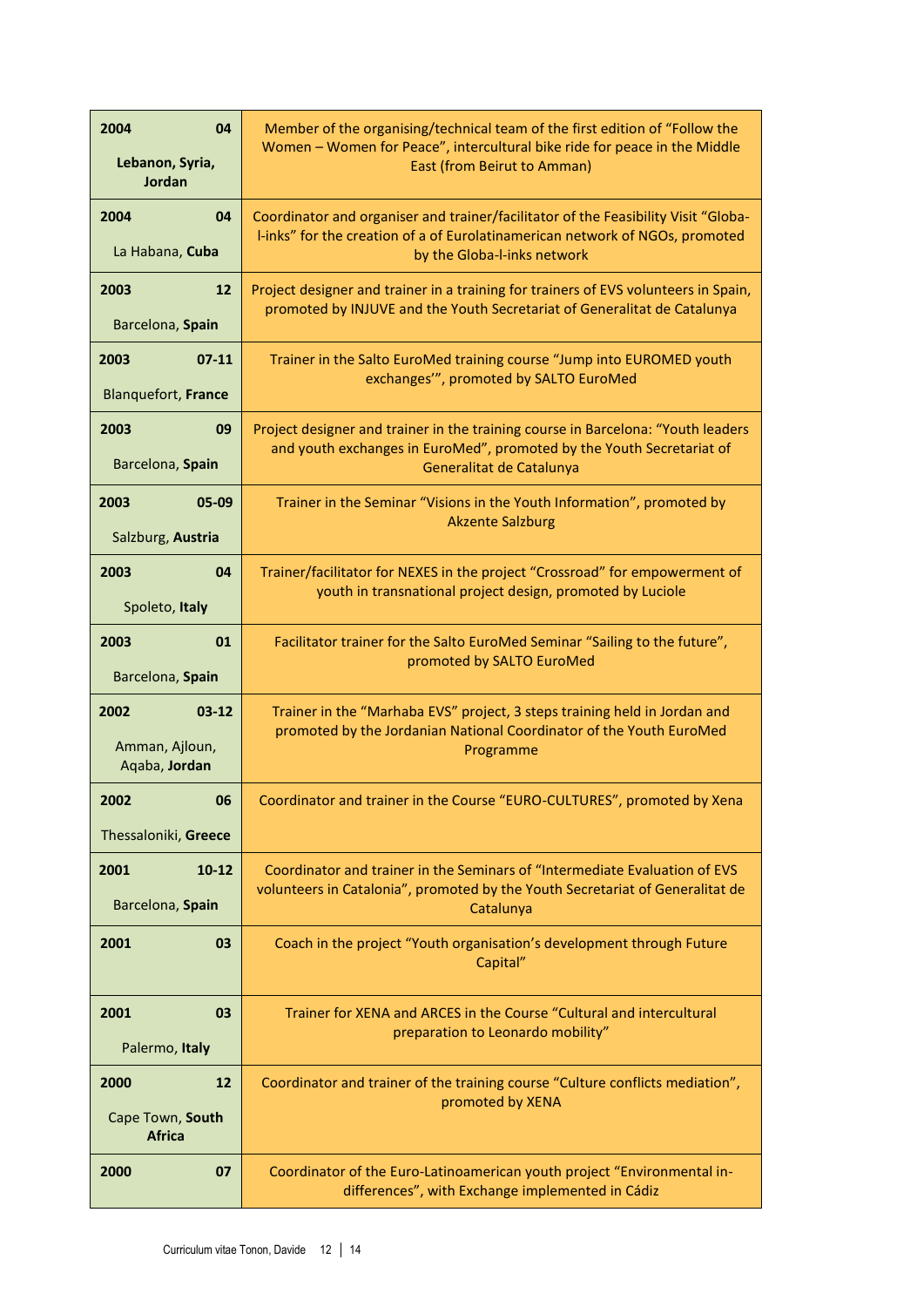| Cádiz, Spain                                    |                                                                                                                                                                           |
|-------------------------------------------------|---------------------------------------------------------------------------------------------------------------------------------------------------------------------------|
| 2000<br>02<br>Cape Town, South<br><b>Africa</b> | Facilitator in the Feasibility Visit "Euro-African bio-rhythms" for the promotion<br>of an Action 5 training course on "Culture conflicts mediation", promoted by<br>Xena |
| 1996-1999<br>Various Regions,<br>Italy          | Trainer for the Italian National Agency of the Youth for Europe programme in<br>eight training courses in Italy for youth exchange's youth workers                        |
| 1999<br>08<br>Firenze, Italy                    | Coordinator for Xena of the youth exchange "East meet West", implemented in<br><b>Firenze and Toscana</b>                                                                 |
| 02<br>1999<br>Venezia, Italy                    | Coordinator and facilitator for XENA of the Contact Making Seminar "East meet<br>West"                                                                                    |
| 01<br>1999<br>La Habana, Cuba                   | Coordinator and trainer for XENA of the training course "Living the<br>environment"                                                                                       |
| 1997<br>04<br>Padova, Italy                     | Trainer and organiser of a training course on "Youth exchanges and<br>disadvantaged targets"                                                                              |
| 1995<br>11<br>Padova, Italy                     | Coordinator of a Study Visit on "Youth mobility and European Citizenship" for<br>the Italian National Agency of the Youth for Europe Programme                            |

### **Detailed description of courses and seminars attended**

| 2015                                        | Course on the "Theory of change" in planning and evaluating projects<br>promoting global justice                                                            |
|---------------------------------------------|-------------------------------------------------------------------------------------------------------------------------------------------------------------|
| 2016                                        |                                                                                                                                                             |
| Barcelona, Spain                            |                                                                                                                                                             |
| 2005<br>12                                  | Course "Conflict resolution in NGOs", organised by Ponts de Mediació                                                                                        |
| Barcelona, Spain                            |                                                                                                                                                             |
| 2001                                        | "Advanced Training of Trainers in Europe", two years training with five<br>international Seminars and two activities of practice (the implementation of a   |
| 2003                                        | Course responding to quality criteria and the creation of a Training Quality<br>Product), organised by "The Partnership" of the European Commission and the |
| <b>Strasburg, Budapest</b><br>and Radovlice | <b>Council of Europe</b>                                                                                                                                    |
| 2001<br>09                                  | Participation to the Seminar "Bridges for training" on training of trainers,<br>European citizenship, youth policies in Europe, organised by the European   |
| Bruge, Belgium                              | <b>Commission and the Council of Europe</b>                                                                                                                 |
| 09<br>1999                                  | Seminar for experts of the Leonardo da Vinci Programme "Quality in mobility                                                                                 |